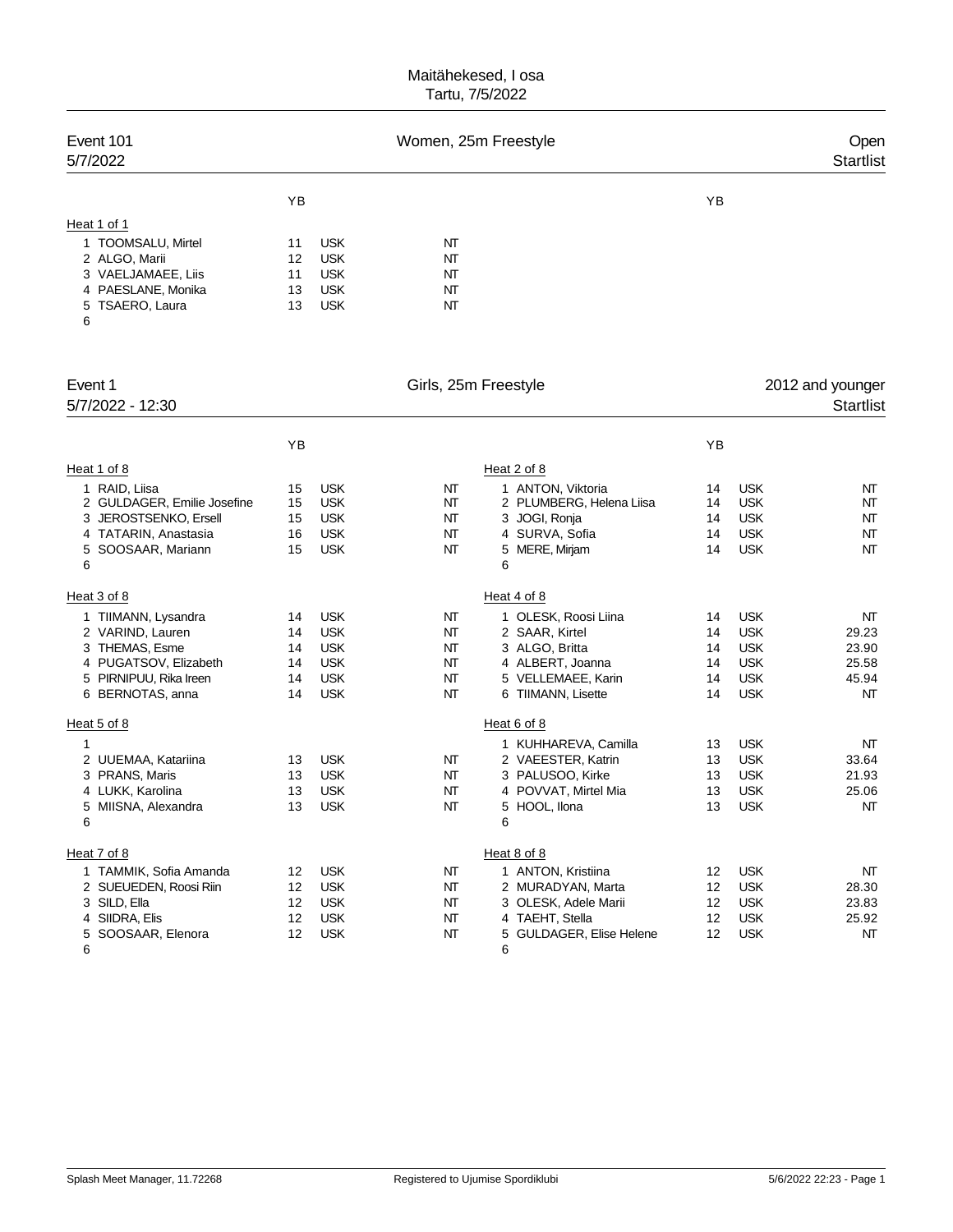| YB<br>YB<br>Heat 1 of 2<br>Heat 2 of 2<br>1 KUTSINSKI, Milan<br><b>USK</b><br><b>USK</b><br>NT<br>1 KLIIMAN, Karl Marten<br>12<br>NΤ<br>13<br>2 OTTAS, Marten<br><b>USK</b><br>2 KOGER, Kristofer<br>12<br><b>USK</b><br>13<br>NT<br>NT<br>3 PIRNIPUU, Ron Einar<br><b>USK</b><br>3 TOOM, Marten<br><b>USK</b><br>12<br>NT<br>11<br>NT<br>4 GURBA, Jakob<br><b>USK</b><br>NT<br>4 MADDISON, Rasmus<br><b>USK</b><br>12<br>11<br>NΤ<br><b>USK</b><br>5 KESPERI, Richard<br><b>USK</b><br>NΤ<br>5 ABRAS, Paertel<br>12<br>11<br>NT<br>6<br>6 SIRMAN, Georg<br><b>USK</b><br>11<br>NT<br>Event 2<br>Boys, 25m Freestyle<br>2012 and younger<br>5/7/2022 - 12:35<br><b>Startlist</b><br>YB<br>ΥB<br>Heat 2 of 10<br>Heat 1 of 10<br>1 POLDRE, Gren<br><b>USK</b><br>1 KALDMAA, Andreas<br><b>USK</b><br>15<br>NT<br>15<br>NT<br><b>USK</b><br><b>USK</b><br>2 LAUR, Oliver<br>15<br>NT<br>2 UUSKAR, Martin<br>15<br>NT<br>3 MARK, Lucas<br><b>USK</b><br>NT<br>3 TIGANE, Kaspar<br><b>USK</b><br>53.98<br>15<br>15<br>4 RAIG, Uku<br><b>USK</b><br>4 ROIGAS, Robin<br><b>USK</b><br>15<br>NT<br>NT<br>16<br>5 TASA, Otto<br><b>USK</b><br>NΤ<br>5 AERMANN, Leemet<br><b>USK</b><br>15<br>15<br>NT<br><b>USK</b><br><b>USK</b><br>6 OIM, Ruudi Johannes<br>15<br>NT<br>6 ROHIVAELI, Willem<br>15<br>NT<br>Heat 3 of 10<br>Heat 4 of 10<br>1<br>1<br>2 MOTLEP, Ike<br><b>USK</b><br>2 TASA, Hugo<br><b>USK</b><br>NT<br>NT<br>14<br>14<br>3 VIILUP, Ruuben<br><b>USK</b><br>NT<br><b>USK</b><br>14<br>3 LIIVAK, Hugo<br>14<br>NΤ<br>4 SIKKAR, Ekke<br><b>USK</b><br>NΤ<br>4 UIBOUPIN, Gustav<br><b>USK</b><br>14<br>14<br>NΤ<br>5<br>5 LONDON, Oskar<br><b>USK</b><br>14<br>NT<br>6<br>6<br>Heat 5 of 10<br>Heat 6 of 10<br><b>USK</b><br><b>USK</b><br>1 SOBOLEV, Artur<br>NT<br>1 KOSSOV, Aleks<br>NT<br>14<br>14<br>2 MIKKER, Samuel<br><b>USK</b><br>NT<br>2 HELM, Richard<br><b>USK</b><br>29.50<br>14<br>14<br>3 KOEST, Robin Erik<br><b>USK</b><br>3 LIIVAMAEE, Karl<br><b>USK</b><br>26.65<br>14<br>NT<br>14<br><b>USK</b><br>4 KIURU, Romet<br><b>USK</b><br>4 KARABELNIK, Kasper<br>28.46<br>NT<br>14<br>14<br>5 LOOG, Hendrik<br><b>USK</b><br>NΤ<br>5 MAENNISTE, Alan<br><b>USK</b><br>32.50<br>14<br>14<br>6<br>6 KULAK, Dominik<br>NT<br>14<br><b>USK</b><br>Heat 7 of 10<br>Heat 8 of 10<br>1 NELTSAS, Markus<br><b>USK</b><br>1 ASU GARCIA, Hendrik Sebastian 13<br><b>USK</b><br>13<br>NΤ<br>42.60<br>2 LEPP, Maert<br><b>USK</b><br><b>USK</b><br>13<br>NΤ<br>2 MUERK, Kristjan<br>27.06<br>13<br>3 STAINBAHT, Andres<br><b>USK</b><br>3 KOIKER, Paul Jakob<br><b>USK</b><br>21.63<br>13<br>NΤ<br>13<br>4 VEERMETS, Maerten<br><b>USK</b><br>NT<br>4 KAERKKAENEN, Kirill<br><b>USK</b><br>13<br>13<br>22.47<br>5 LOMBIOTS, Gregor<br><b>USK</b><br>NT<br>5 PETTAI, Kennet<br><b>USK</b><br>28.24<br>13<br>13<br>6 ALLIKSAAR WILLIAMS, Henri<br><b>USK</b><br>NT<br>6 GERHOLD, Madis Kaarel<br><b>USK</b><br>13<br>13<br>NΤ<br>Heat 10 of 10<br>Heat 9 of 10<br><b>USK</b><br>NT<br>1 STEINBERG, Mattias<br><b>USK</b><br>30.81<br>1 TAEHNAS, Otto Silver<br>12<br>12<br>2 KIBUR, Rasmus<br>12<br><b>USK</b><br>2 SUIT, Oliver<br>12<br><b>USK</b><br>25.36<br>NΤ<br>3 REIMA, Risto<br><b>USK</b><br>3 PIIR, Lennar<br><b>USK</b><br>12<br>NΤ<br>12<br>20.96<br>4 SAREAL, Oskar<br><b>USK</b><br>NΤ<br>4 KAERBERG, Aaron<br><b>USK</b><br>22.41<br>12<br>12<br>5 BIRNBAUM, Aron<br><b>USK</b><br>NΤ<br>5 KARABELNIK, Ekke-Karl<br>12<br><b>USK</b><br>27.46<br>12<br>6<br>6 RAENISOO, Tormi Rein<br><b>USK</b><br>12<br>45.66 | Event 102<br>5/7/2022 |  | Men, 25m Freestyle |  | Open<br><b>Startlist</b> |
|------------------------------------------------------------------------------------------------------------------------------------------------------------------------------------------------------------------------------------------------------------------------------------------------------------------------------------------------------------------------------------------------------------------------------------------------------------------------------------------------------------------------------------------------------------------------------------------------------------------------------------------------------------------------------------------------------------------------------------------------------------------------------------------------------------------------------------------------------------------------------------------------------------------------------------------------------------------------------------------------------------------------------------------------------------------------------------------------------------------------------------------------------------------------------------------------------------------------------------------------------------------------------------------------------------------------------------------------------------------------------------------------------------------------------------------------------------------------------------------------------------------------------------------------------------------------------------------------------------------------------------------------------------------------------------------------------------------------------------------------------------------------------------------------------------------------------------------------------------------------------------------------------------------------------------------------------------------------------------------------------------------------------------------------------------------------------------------------------------------------------------------------------------------------------------------------------------------------------------------------------------------------------------------------------------------------------------------------------------------------------------------------------------------------------------------------------------------------------------------------------------------------------------------------------------------------------------------------------------------------------------------------------------------------------------------------------------------------------------------------------------------------------------------------------------------------------------------------------------------------------------------------------------------------------------------------------------------------------------------------------------------------------------------------------------------------------------------------------------------------------------------------------------------------------------------------------------------------------------------------------------------------------------------------------------------------------------------------------------------------------------------------------------------------------------------------------------------------------------------------------------------------------------------|-----------------------|--|--------------------|--|--------------------------|
|                                                                                                                                                                                                                                                                                                                                                                                                                                                                                                                                                                                                                                                                                                                                                                                                                                                                                                                                                                                                                                                                                                                                                                                                                                                                                                                                                                                                                                                                                                                                                                                                                                                                                                                                                                                                                                                                                                                                                                                                                                                                                                                                                                                                                                                                                                                                                                                                                                                                                                                                                                                                                                                                                                                                                                                                                                                                                                                                                                                                                                                                                                                                                                                                                                                                                                                                                                                                                                                                                                                                          |                       |  |                    |  |                          |
|                                                                                                                                                                                                                                                                                                                                                                                                                                                                                                                                                                                                                                                                                                                                                                                                                                                                                                                                                                                                                                                                                                                                                                                                                                                                                                                                                                                                                                                                                                                                                                                                                                                                                                                                                                                                                                                                                                                                                                                                                                                                                                                                                                                                                                                                                                                                                                                                                                                                                                                                                                                                                                                                                                                                                                                                                                                                                                                                                                                                                                                                                                                                                                                                                                                                                                                                                                                                                                                                                                                                          |                       |  |                    |  |                          |
|                                                                                                                                                                                                                                                                                                                                                                                                                                                                                                                                                                                                                                                                                                                                                                                                                                                                                                                                                                                                                                                                                                                                                                                                                                                                                                                                                                                                                                                                                                                                                                                                                                                                                                                                                                                                                                                                                                                                                                                                                                                                                                                                                                                                                                                                                                                                                                                                                                                                                                                                                                                                                                                                                                                                                                                                                                                                                                                                                                                                                                                                                                                                                                                                                                                                                                                                                                                                                                                                                                                                          |                       |  |                    |  |                          |
|                                                                                                                                                                                                                                                                                                                                                                                                                                                                                                                                                                                                                                                                                                                                                                                                                                                                                                                                                                                                                                                                                                                                                                                                                                                                                                                                                                                                                                                                                                                                                                                                                                                                                                                                                                                                                                                                                                                                                                                                                                                                                                                                                                                                                                                                                                                                                                                                                                                                                                                                                                                                                                                                                                                                                                                                                                                                                                                                                                                                                                                                                                                                                                                                                                                                                                                                                                                                                                                                                                                                          |                       |  |                    |  |                          |
|                                                                                                                                                                                                                                                                                                                                                                                                                                                                                                                                                                                                                                                                                                                                                                                                                                                                                                                                                                                                                                                                                                                                                                                                                                                                                                                                                                                                                                                                                                                                                                                                                                                                                                                                                                                                                                                                                                                                                                                                                                                                                                                                                                                                                                                                                                                                                                                                                                                                                                                                                                                                                                                                                                                                                                                                                                                                                                                                                                                                                                                                                                                                                                                                                                                                                                                                                                                                                                                                                                                                          |                       |  |                    |  |                          |
|                                                                                                                                                                                                                                                                                                                                                                                                                                                                                                                                                                                                                                                                                                                                                                                                                                                                                                                                                                                                                                                                                                                                                                                                                                                                                                                                                                                                                                                                                                                                                                                                                                                                                                                                                                                                                                                                                                                                                                                                                                                                                                                                                                                                                                                                                                                                                                                                                                                                                                                                                                                                                                                                                                                                                                                                                                                                                                                                                                                                                                                                                                                                                                                                                                                                                                                                                                                                                                                                                                                                          |                       |  |                    |  |                          |
|                                                                                                                                                                                                                                                                                                                                                                                                                                                                                                                                                                                                                                                                                                                                                                                                                                                                                                                                                                                                                                                                                                                                                                                                                                                                                                                                                                                                                                                                                                                                                                                                                                                                                                                                                                                                                                                                                                                                                                                                                                                                                                                                                                                                                                                                                                                                                                                                                                                                                                                                                                                                                                                                                                                                                                                                                                                                                                                                                                                                                                                                                                                                                                                                                                                                                                                                                                                                                                                                                                                                          |                       |  |                    |  |                          |
|                                                                                                                                                                                                                                                                                                                                                                                                                                                                                                                                                                                                                                                                                                                                                                                                                                                                                                                                                                                                                                                                                                                                                                                                                                                                                                                                                                                                                                                                                                                                                                                                                                                                                                                                                                                                                                                                                                                                                                                                                                                                                                                                                                                                                                                                                                                                                                                                                                                                                                                                                                                                                                                                                                                                                                                                                                                                                                                                                                                                                                                                                                                                                                                                                                                                                                                                                                                                                                                                                                                                          |                       |  |                    |  |                          |
|                                                                                                                                                                                                                                                                                                                                                                                                                                                                                                                                                                                                                                                                                                                                                                                                                                                                                                                                                                                                                                                                                                                                                                                                                                                                                                                                                                                                                                                                                                                                                                                                                                                                                                                                                                                                                                                                                                                                                                                                                                                                                                                                                                                                                                                                                                                                                                                                                                                                                                                                                                                                                                                                                                                                                                                                                                                                                                                                                                                                                                                                                                                                                                                                                                                                                                                                                                                                                                                                                                                                          |                       |  |                    |  |                          |
|                                                                                                                                                                                                                                                                                                                                                                                                                                                                                                                                                                                                                                                                                                                                                                                                                                                                                                                                                                                                                                                                                                                                                                                                                                                                                                                                                                                                                                                                                                                                                                                                                                                                                                                                                                                                                                                                                                                                                                                                                                                                                                                                                                                                                                                                                                                                                                                                                                                                                                                                                                                                                                                                                                                                                                                                                                                                                                                                                                                                                                                                                                                                                                                                                                                                                                                                                                                                                                                                                                                                          |                       |  |                    |  |                          |
|                                                                                                                                                                                                                                                                                                                                                                                                                                                                                                                                                                                                                                                                                                                                                                                                                                                                                                                                                                                                                                                                                                                                                                                                                                                                                                                                                                                                                                                                                                                                                                                                                                                                                                                                                                                                                                                                                                                                                                                                                                                                                                                                                                                                                                                                                                                                                                                                                                                                                                                                                                                                                                                                                                                                                                                                                                                                                                                                                                                                                                                                                                                                                                                                                                                                                                                                                                                                                                                                                                                                          |                       |  |                    |  |                          |
|                                                                                                                                                                                                                                                                                                                                                                                                                                                                                                                                                                                                                                                                                                                                                                                                                                                                                                                                                                                                                                                                                                                                                                                                                                                                                                                                                                                                                                                                                                                                                                                                                                                                                                                                                                                                                                                                                                                                                                                                                                                                                                                                                                                                                                                                                                                                                                                                                                                                                                                                                                                                                                                                                                                                                                                                                                                                                                                                                                                                                                                                                                                                                                                                                                                                                                                                                                                                                                                                                                                                          |                       |  |                    |  |                          |
|                                                                                                                                                                                                                                                                                                                                                                                                                                                                                                                                                                                                                                                                                                                                                                                                                                                                                                                                                                                                                                                                                                                                                                                                                                                                                                                                                                                                                                                                                                                                                                                                                                                                                                                                                                                                                                                                                                                                                                                                                                                                                                                                                                                                                                                                                                                                                                                                                                                                                                                                                                                                                                                                                                                                                                                                                                                                                                                                                                                                                                                                                                                                                                                                                                                                                                                                                                                                                                                                                                                                          |                       |  |                    |  |                          |
|                                                                                                                                                                                                                                                                                                                                                                                                                                                                                                                                                                                                                                                                                                                                                                                                                                                                                                                                                                                                                                                                                                                                                                                                                                                                                                                                                                                                                                                                                                                                                                                                                                                                                                                                                                                                                                                                                                                                                                                                                                                                                                                                                                                                                                                                                                                                                                                                                                                                                                                                                                                                                                                                                                                                                                                                                                                                                                                                                                                                                                                                                                                                                                                                                                                                                                                                                                                                                                                                                                                                          |                       |  |                    |  |                          |
|                                                                                                                                                                                                                                                                                                                                                                                                                                                                                                                                                                                                                                                                                                                                                                                                                                                                                                                                                                                                                                                                                                                                                                                                                                                                                                                                                                                                                                                                                                                                                                                                                                                                                                                                                                                                                                                                                                                                                                                                                                                                                                                                                                                                                                                                                                                                                                                                                                                                                                                                                                                                                                                                                                                                                                                                                                                                                                                                                                                                                                                                                                                                                                                                                                                                                                                                                                                                                                                                                                                                          |                       |  |                    |  |                          |
|                                                                                                                                                                                                                                                                                                                                                                                                                                                                                                                                                                                                                                                                                                                                                                                                                                                                                                                                                                                                                                                                                                                                                                                                                                                                                                                                                                                                                                                                                                                                                                                                                                                                                                                                                                                                                                                                                                                                                                                                                                                                                                                                                                                                                                                                                                                                                                                                                                                                                                                                                                                                                                                                                                                                                                                                                                                                                                                                                                                                                                                                                                                                                                                                                                                                                                                                                                                                                                                                                                                                          |                       |  |                    |  |                          |
|                                                                                                                                                                                                                                                                                                                                                                                                                                                                                                                                                                                                                                                                                                                                                                                                                                                                                                                                                                                                                                                                                                                                                                                                                                                                                                                                                                                                                                                                                                                                                                                                                                                                                                                                                                                                                                                                                                                                                                                                                                                                                                                                                                                                                                                                                                                                                                                                                                                                                                                                                                                                                                                                                                                                                                                                                                                                                                                                                                                                                                                                                                                                                                                                                                                                                                                                                                                                                                                                                                                                          |                       |  |                    |  |                          |
|                                                                                                                                                                                                                                                                                                                                                                                                                                                                                                                                                                                                                                                                                                                                                                                                                                                                                                                                                                                                                                                                                                                                                                                                                                                                                                                                                                                                                                                                                                                                                                                                                                                                                                                                                                                                                                                                                                                                                                                                                                                                                                                                                                                                                                                                                                                                                                                                                                                                                                                                                                                                                                                                                                                                                                                                                                                                                                                                                                                                                                                                                                                                                                                                                                                                                                                                                                                                                                                                                                                                          |                       |  |                    |  |                          |
|                                                                                                                                                                                                                                                                                                                                                                                                                                                                                                                                                                                                                                                                                                                                                                                                                                                                                                                                                                                                                                                                                                                                                                                                                                                                                                                                                                                                                                                                                                                                                                                                                                                                                                                                                                                                                                                                                                                                                                                                                                                                                                                                                                                                                                                                                                                                                                                                                                                                                                                                                                                                                                                                                                                                                                                                                                                                                                                                                                                                                                                                                                                                                                                                                                                                                                                                                                                                                                                                                                                                          |                       |  |                    |  |                          |
|                                                                                                                                                                                                                                                                                                                                                                                                                                                                                                                                                                                                                                                                                                                                                                                                                                                                                                                                                                                                                                                                                                                                                                                                                                                                                                                                                                                                                                                                                                                                                                                                                                                                                                                                                                                                                                                                                                                                                                                                                                                                                                                                                                                                                                                                                                                                                                                                                                                                                                                                                                                                                                                                                                                                                                                                                                                                                                                                                                                                                                                                                                                                                                                                                                                                                                                                                                                                                                                                                                                                          |                       |  |                    |  |                          |
|                                                                                                                                                                                                                                                                                                                                                                                                                                                                                                                                                                                                                                                                                                                                                                                                                                                                                                                                                                                                                                                                                                                                                                                                                                                                                                                                                                                                                                                                                                                                                                                                                                                                                                                                                                                                                                                                                                                                                                                                                                                                                                                                                                                                                                                                                                                                                                                                                                                                                                                                                                                                                                                                                                                                                                                                                                                                                                                                                                                                                                                                                                                                                                                                                                                                                                                                                                                                                                                                                                                                          |                       |  |                    |  |                          |
|                                                                                                                                                                                                                                                                                                                                                                                                                                                                                                                                                                                                                                                                                                                                                                                                                                                                                                                                                                                                                                                                                                                                                                                                                                                                                                                                                                                                                                                                                                                                                                                                                                                                                                                                                                                                                                                                                                                                                                                                                                                                                                                                                                                                                                                                                                                                                                                                                                                                                                                                                                                                                                                                                                                                                                                                                                                                                                                                                                                                                                                                                                                                                                                                                                                                                                                                                                                                                                                                                                                                          |                       |  |                    |  |                          |
|                                                                                                                                                                                                                                                                                                                                                                                                                                                                                                                                                                                                                                                                                                                                                                                                                                                                                                                                                                                                                                                                                                                                                                                                                                                                                                                                                                                                                                                                                                                                                                                                                                                                                                                                                                                                                                                                                                                                                                                                                                                                                                                                                                                                                                                                                                                                                                                                                                                                                                                                                                                                                                                                                                                                                                                                                                                                                                                                                                                                                                                                                                                                                                                                                                                                                                                                                                                                                                                                                                                                          |                       |  |                    |  |                          |
|                                                                                                                                                                                                                                                                                                                                                                                                                                                                                                                                                                                                                                                                                                                                                                                                                                                                                                                                                                                                                                                                                                                                                                                                                                                                                                                                                                                                                                                                                                                                                                                                                                                                                                                                                                                                                                                                                                                                                                                                                                                                                                                                                                                                                                                                                                                                                                                                                                                                                                                                                                                                                                                                                                                                                                                                                                                                                                                                                                                                                                                                                                                                                                                                                                                                                                                                                                                                                                                                                                                                          |                       |  |                    |  |                          |
|                                                                                                                                                                                                                                                                                                                                                                                                                                                                                                                                                                                                                                                                                                                                                                                                                                                                                                                                                                                                                                                                                                                                                                                                                                                                                                                                                                                                                                                                                                                                                                                                                                                                                                                                                                                                                                                                                                                                                                                                                                                                                                                                                                                                                                                                                                                                                                                                                                                                                                                                                                                                                                                                                                                                                                                                                                                                                                                                                                                                                                                                                                                                                                                                                                                                                                                                                                                                                                                                                                                                          |                       |  |                    |  |                          |
|                                                                                                                                                                                                                                                                                                                                                                                                                                                                                                                                                                                                                                                                                                                                                                                                                                                                                                                                                                                                                                                                                                                                                                                                                                                                                                                                                                                                                                                                                                                                                                                                                                                                                                                                                                                                                                                                                                                                                                                                                                                                                                                                                                                                                                                                                                                                                                                                                                                                                                                                                                                                                                                                                                                                                                                                                                                                                                                                                                                                                                                                                                                                                                                                                                                                                                                                                                                                                                                                                                                                          |                       |  |                    |  |                          |
|                                                                                                                                                                                                                                                                                                                                                                                                                                                                                                                                                                                                                                                                                                                                                                                                                                                                                                                                                                                                                                                                                                                                                                                                                                                                                                                                                                                                                                                                                                                                                                                                                                                                                                                                                                                                                                                                                                                                                                                                                                                                                                                                                                                                                                                                                                                                                                                                                                                                                                                                                                                                                                                                                                                                                                                                                                                                                                                                                                                                                                                                                                                                                                                                                                                                                                                                                                                                                                                                                                                                          |                       |  |                    |  |                          |
|                                                                                                                                                                                                                                                                                                                                                                                                                                                                                                                                                                                                                                                                                                                                                                                                                                                                                                                                                                                                                                                                                                                                                                                                                                                                                                                                                                                                                                                                                                                                                                                                                                                                                                                                                                                                                                                                                                                                                                                                                                                                                                                                                                                                                                                                                                                                                                                                                                                                                                                                                                                                                                                                                                                                                                                                                                                                                                                                                                                                                                                                                                                                                                                                                                                                                                                                                                                                                                                                                                                                          |                       |  |                    |  |                          |
|                                                                                                                                                                                                                                                                                                                                                                                                                                                                                                                                                                                                                                                                                                                                                                                                                                                                                                                                                                                                                                                                                                                                                                                                                                                                                                                                                                                                                                                                                                                                                                                                                                                                                                                                                                                                                                                                                                                                                                                                                                                                                                                                                                                                                                                                                                                                                                                                                                                                                                                                                                                                                                                                                                                                                                                                                                                                                                                                                                                                                                                                                                                                                                                                                                                                                                                                                                                                                                                                                                                                          |                       |  |                    |  |                          |
|                                                                                                                                                                                                                                                                                                                                                                                                                                                                                                                                                                                                                                                                                                                                                                                                                                                                                                                                                                                                                                                                                                                                                                                                                                                                                                                                                                                                                                                                                                                                                                                                                                                                                                                                                                                                                                                                                                                                                                                                                                                                                                                                                                                                                                                                                                                                                                                                                                                                                                                                                                                                                                                                                                                                                                                                                                                                                                                                                                                                                                                                                                                                                                                                                                                                                                                                                                                                                                                                                                                                          |                       |  |                    |  |                          |
|                                                                                                                                                                                                                                                                                                                                                                                                                                                                                                                                                                                                                                                                                                                                                                                                                                                                                                                                                                                                                                                                                                                                                                                                                                                                                                                                                                                                                                                                                                                                                                                                                                                                                                                                                                                                                                                                                                                                                                                                                                                                                                                                                                                                                                                                                                                                                                                                                                                                                                                                                                                                                                                                                                                                                                                                                                                                                                                                                                                                                                                                                                                                                                                                                                                                                                                                                                                                                                                                                                                                          |                       |  |                    |  |                          |
|                                                                                                                                                                                                                                                                                                                                                                                                                                                                                                                                                                                                                                                                                                                                                                                                                                                                                                                                                                                                                                                                                                                                                                                                                                                                                                                                                                                                                                                                                                                                                                                                                                                                                                                                                                                                                                                                                                                                                                                                                                                                                                                                                                                                                                                                                                                                                                                                                                                                                                                                                                                                                                                                                                                                                                                                                                                                                                                                                                                                                                                                                                                                                                                                                                                                                                                                                                                                                                                                                                                                          |                       |  |                    |  |                          |
|                                                                                                                                                                                                                                                                                                                                                                                                                                                                                                                                                                                                                                                                                                                                                                                                                                                                                                                                                                                                                                                                                                                                                                                                                                                                                                                                                                                                                                                                                                                                                                                                                                                                                                                                                                                                                                                                                                                                                                                                                                                                                                                                                                                                                                                                                                                                                                                                                                                                                                                                                                                                                                                                                                                                                                                                                                                                                                                                                                                                                                                                                                                                                                                                                                                                                                                                                                                                                                                                                                                                          |                       |  |                    |  |                          |
|                                                                                                                                                                                                                                                                                                                                                                                                                                                                                                                                                                                                                                                                                                                                                                                                                                                                                                                                                                                                                                                                                                                                                                                                                                                                                                                                                                                                                                                                                                                                                                                                                                                                                                                                                                                                                                                                                                                                                                                                                                                                                                                                                                                                                                                                                                                                                                                                                                                                                                                                                                                                                                                                                                                                                                                                                                                                                                                                                                                                                                                                                                                                                                                                                                                                                                                                                                                                                                                                                                                                          |                       |  |                    |  |                          |
|                                                                                                                                                                                                                                                                                                                                                                                                                                                                                                                                                                                                                                                                                                                                                                                                                                                                                                                                                                                                                                                                                                                                                                                                                                                                                                                                                                                                                                                                                                                                                                                                                                                                                                                                                                                                                                                                                                                                                                                                                                                                                                                                                                                                                                                                                                                                                                                                                                                                                                                                                                                                                                                                                                                                                                                                                                                                                                                                                                                                                                                                                                                                                                                                                                                                                                                                                                                                                                                                                                                                          |                       |  |                    |  |                          |
|                                                                                                                                                                                                                                                                                                                                                                                                                                                                                                                                                                                                                                                                                                                                                                                                                                                                                                                                                                                                                                                                                                                                                                                                                                                                                                                                                                                                                                                                                                                                                                                                                                                                                                                                                                                                                                                                                                                                                                                                                                                                                                                                                                                                                                                                                                                                                                                                                                                                                                                                                                                                                                                                                                                                                                                                                                                                                                                                                                                                                                                                                                                                                                                                                                                                                                                                                                                                                                                                                                                                          |                       |  |                    |  |                          |
|                                                                                                                                                                                                                                                                                                                                                                                                                                                                                                                                                                                                                                                                                                                                                                                                                                                                                                                                                                                                                                                                                                                                                                                                                                                                                                                                                                                                                                                                                                                                                                                                                                                                                                                                                                                                                                                                                                                                                                                                                                                                                                                                                                                                                                                                                                                                                                                                                                                                                                                                                                                                                                                                                                                                                                                                                                                                                                                                                                                                                                                                                                                                                                                                                                                                                                                                                                                                                                                                                                                                          |                       |  |                    |  |                          |
|                                                                                                                                                                                                                                                                                                                                                                                                                                                                                                                                                                                                                                                                                                                                                                                                                                                                                                                                                                                                                                                                                                                                                                                                                                                                                                                                                                                                                                                                                                                                                                                                                                                                                                                                                                                                                                                                                                                                                                                                                                                                                                                                                                                                                                                                                                                                                                                                                                                                                                                                                                                                                                                                                                                                                                                                                                                                                                                                                                                                                                                                                                                                                                                                                                                                                                                                                                                                                                                                                                                                          |                       |  |                    |  |                          |
|                                                                                                                                                                                                                                                                                                                                                                                                                                                                                                                                                                                                                                                                                                                                                                                                                                                                                                                                                                                                                                                                                                                                                                                                                                                                                                                                                                                                                                                                                                                                                                                                                                                                                                                                                                                                                                                                                                                                                                                                                                                                                                                                                                                                                                                                                                                                                                                                                                                                                                                                                                                                                                                                                                                                                                                                                                                                                                                                                                                                                                                                                                                                                                                                                                                                                                                                                                                                                                                                                                                                          |                       |  |                    |  |                          |
|                                                                                                                                                                                                                                                                                                                                                                                                                                                                                                                                                                                                                                                                                                                                                                                                                                                                                                                                                                                                                                                                                                                                                                                                                                                                                                                                                                                                                                                                                                                                                                                                                                                                                                                                                                                                                                                                                                                                                                                                                                                                                                                                                                                                                                                                                                                                                                                                                                                                                                                                                                                                                                                                                                                                                                                                                                                                                                                                                                                                                                                                                                                                                                                                                                                                                                                                                                                                                                                                                                                                          |                       |  |                    |  |                          |
|                                                                                                                                                                                                                                                                                                                                                                                                                                                                                                                                                                                                                                                                                                                                                                                                                                                                                                                                                                                                                                                                                                                                                                                                                                                                                                                                                                                                                                                                                                                                                                                                                                                                                                                                                                                                                                                                                                                                                                                                                                                                                                                                                                                                                                                                                                                                                                                                                                                                                                                                                                                                                                                                                                                                                                                                                                                                                                                                                                                                                                                                                                                                                                                                                                                                                                                                                                                                                                                                                                                                          |                       |  |                    |  |                          |
|                                                                                                                                                                                                                                                                                                                                                                                                                                                                                                                                                                                                                                                                                                                                                                                                                                                                                                                                                                                                                                                                                                                                                                                                                                                                                                                                                                                                                                                                                                                                                                                                                                                                                                                                                                                                                                                                                                                                                                                                                                                                                                                                                                                                                                                                                                                                                                                                                                                                                                                                                                                                                                                                                                                                                                                                                                                                                                                                                                                                                                                                                                                                                                                                                                                                                                                                                                                                                                                                                                                                          |                       |  |                    |  |                          |
|                                                                                                                                                                                                                                                                                                                                                                                                                                                                                                                                                                                                                                                                                                                                                                                                                                                                                                                                                                                                                                                                                                                                                                                                                                                                                                                                                                                                                                                                                                                                                                                                                                                                                                                                                                                                                                                                                                                                                                                                                                                                                                                                                                                                                                                                                                                                                                                                                                                                                                                                                                                                                                                                                                                                                                                                                                                                                                                                                                                                                                                                                                                                                                                                                                                                                                                                                                                                                                                                                                                                          |                       |  |                    |  |                          |
|                                                                                                                                                                                                                                                                                                                                                                                                                                                                                                                                                                                                                                                                                                                                                                                                                                                                                                                                                                                                                                                                                                                                                                                                                                                                                                                                                                                                                                                                                                                                                                                                                                                                                                                                                                                                                                                                                                                                                                                                                                                                                                                                                                                                                                                                                                                                                                                                                                                                                                                                                                                                                                                                                                                                                                                                                                                                                                                                                                                                                                                                                                                                                                                                                                                                                                                                                                                                                                                                                                                                          |                       |  |                    |  |                          |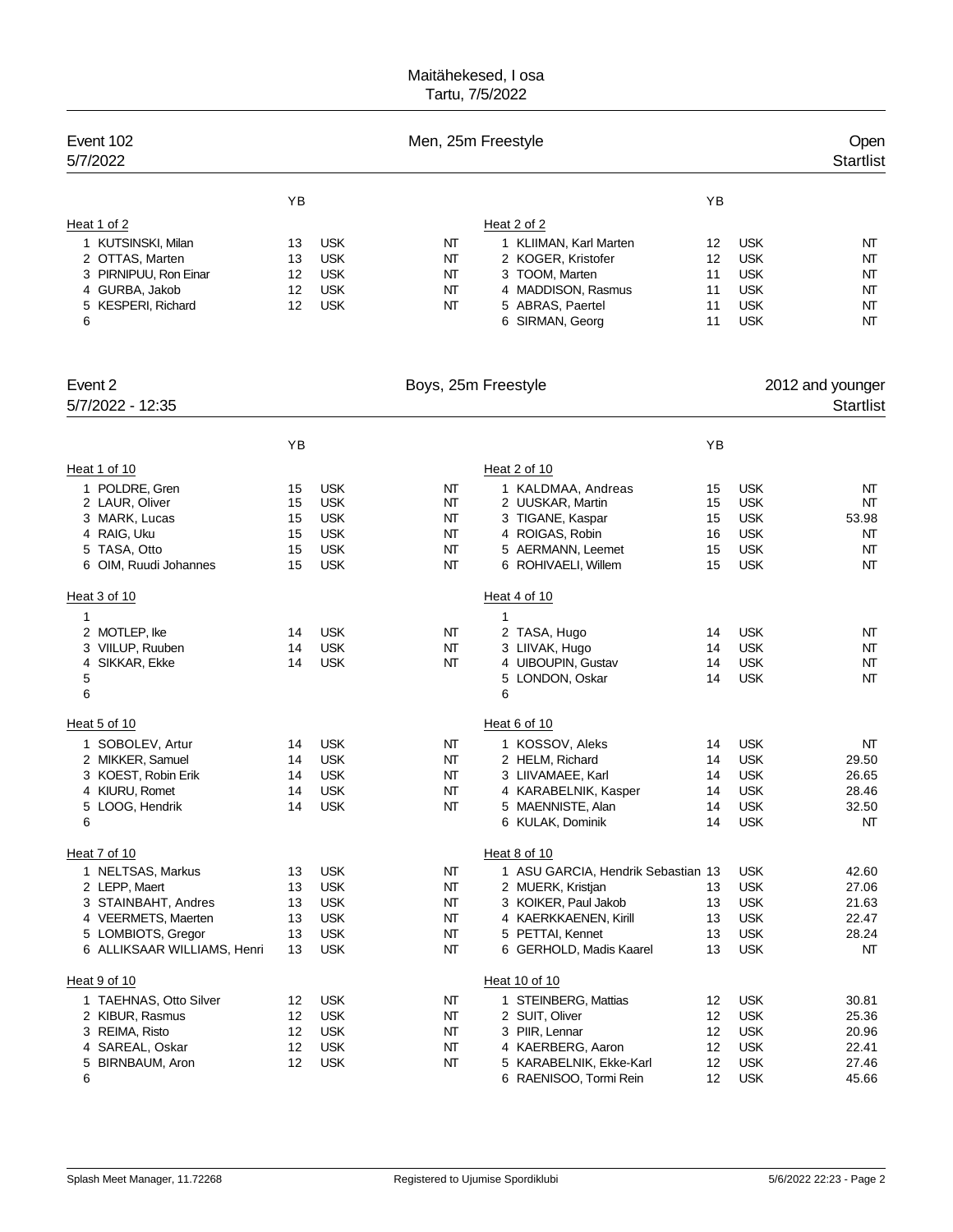| Event 3<br>5/7/2022 - 12:45                                                                                                    |                                  |                                                                                  | Girls, 25m Butterfly                         |                                                                                                      |                            |                                                                    | YOB 2011 - 2013<br><b>Startlist</b> |
|--------------------------------------------------------------------------------------------------------------------------------|----------------------------------|----------------------------------------------------------------------------------|----------------------------------------------|------------------------------------------------------------------------------------------------------|----------------------------|--------------------------------------------------------------------|-------------------------------------|
|                                                                                                                                | YB                               |                                                                                  |                                              |                                                                                                      | YB                         |                                                                    |                                     |
| Heat 1 of 1                                                                                                                    |                                  |                                                                                  |                                              |                                                                                                      |                            |                                                                    |                                     |
| ANTON, Kristiina<br>1<br>2 TOOMSALU, Mirtel<br>3 VAELJAMAEE, Liis<br>4 PAESLANE, Monika<br>5 ALGO, Marii<br>TSAERO, Laura<br>6 | 12<br>11<br>11<br>13<br>12<br>13 | <b>USK</b><br><b>USK</b><br><b>USK</b><br><b>USK</b><br><b>USK</b><br><b>USK</b> | NT<br>21.20<br>18.35<br>19.45<br>21.77<br>NT |                                                                                                      |                            |                                                                    |                                     |
| Event 4<br>5/7/2022 - 12:50                                                                                                    |                                  |                                                                                  | Boys, 25m Butterfly                          |                                                                                                      |                            |                                                                    | YOB 2011 - 2013<br><b>Startlist</b> |
|                                                                                                                                | YB                               |                                                                                  |                                              |                                                                                                      | YB                         |                                                                    |                                     |
| Heat 1 of 2                                                                                                                    |                                  |                                                                                  |                                              | Heat 2 of 2                                                                                          |                            |                                                                    |                                     |
| 1 KUTSINSKI, Milan<br>2 OTTAS, Marten<br><b>KAERKKAENEN, Kirill</b><br>3.<br>4 GURBA, Jakob<br>5 PIRNIPUU, Ron Einar           | 13<br>13<br>13<br>12<br>12       | <b>USK</b><br><b>USK</b><br><b>USK</b><br><b>USK</b><br><b>USK</b>               | 21.60<br>NT<br>NΤ<br>NΤ<br>22.46             | 1 ABRAS, Paertel<br>2 TOOM, Marten<br>MADDISON, Rasmus<br>3<br>4 SIRMAN, Georg<br>5 KESPERI, Richard | 11<br>11<br>11<br>11<br>12 | <b>USK</b><br><b>USK</b><br><b>USK</b><br><b>USK</b><br><b>USK</b> | NT<br>NT<br>17.97<br>21.25<br>21.64 |
| 6 KLIIMAN, Karl Marten                                                                                                         | 12                               | <b>USK</b>                                                                       | NT                                           | 6 KOGER, Kristofer                                                                                   | 12                         | <b>USK</b>                                                         | 23.35                               |

|  | 12:50 Medal ceremony No. 1. Girls, 25m Freestyle |  |  |  |  |  |
|--|--------------------------------------------------|--|--|--|--|--|
|--|--------------------------------------------------|--|--|--|--|--|

12:50 Medal ceremony No. 2. Boys, 25m Freestyle

12:55 Medal ceremony No. 3. Girls, 25m Butterfly

12:55 Medal ceremony No. 4. Boys, 25m Butterfly

| Event 5<br>5/7/2022 - 13:00 | Girls, 25m Backstroke |            |    |                        | 2012 and younger<br><b>Startlist</b> |            |       |
|-----------------------------|-----------------------|------------|----|------------------------|--------------------------------------|------------|-------|
|                             | YB                    |            |    |                        | YB                                   |            |       |
| Heat 1 of 8                 |                       |            |    | Heat 2 of 8            |                                      |            |       |
| 1 TATARIN, Anastasia        | 16                    | <b>USK</b> | NΤ | 1 THEMAS, Esme         | 14                                   | <b>USK</b> | NT    |
| 2 GULDAGER, Emilie Josefine | 15                    | <b>USK</b> | NT | 2 SURVA, Sofia         | 14                                   | <b>USK</b> | NT    |
| 3 RAID, Liisa               | 15                    | <b>USK</b> | NΤ | 3 PIRNIPUU, Rika Ireen | 14                                   | <b>USK</b> | NT    |
| 4 JEROSTSENKO, Ersell       | 15                    | <b>USK</b> | NT | 4 VARIND, Lauren       | 14                                   | <b>USK</b> | NT    |
| 5 SOOSAAR, Mariann          | 15                    | <b>USK</b> | NT | 5 OLESK, Roosi Liina   | 14                                   | <b>USK</b> | NT    |
| 6                           |                       |            |    | 6 BERNOTAS, anna       | 14                                   | <b>USK</b> | NT    |
| Heat 3 of 8                 |                       |            |    | Heat 4 of 8            |                                      |            |       |
| 1 VENT, Kadi-Heliis         | 14                    | <b>USK</b> | NT | 1 MERE, Mirjam         | 14                                   | <b>USK</b> | NT    |
| 2 JOGI, Ronja               | 14                    | <b>USK</b> | NT | 2 SAAR, Kirtel         | 14                                   | <b>USK</b> | 33.75 |
| 3 PLUMBERG, Helena Liisa    | 14                    | <b>USK</b> | NT | 3 ALGO, Britta         | 14                                   | <b>USK</b> | 26.73 |
| 4 TIIMANN, Lysandra         | 14                    | <b>USK</b> | NT | 4 ALBERT, Joanna       | 14                                   | <b>USK</b> | 31.39 |
| 5 PUGATSOV, Elizabeth       | 14                    | <b>USK</b> | NT | 5 VELLEMAEE, Karin     | 14                                   | <b>USK</b> | 40.24 |
| 6 ANTON, Viktoria           | 14                    | <b>USK</b> | NΤ | 6 TIIMANN, Lisette     | 14                                   | <b>USK</b> | NΤ    |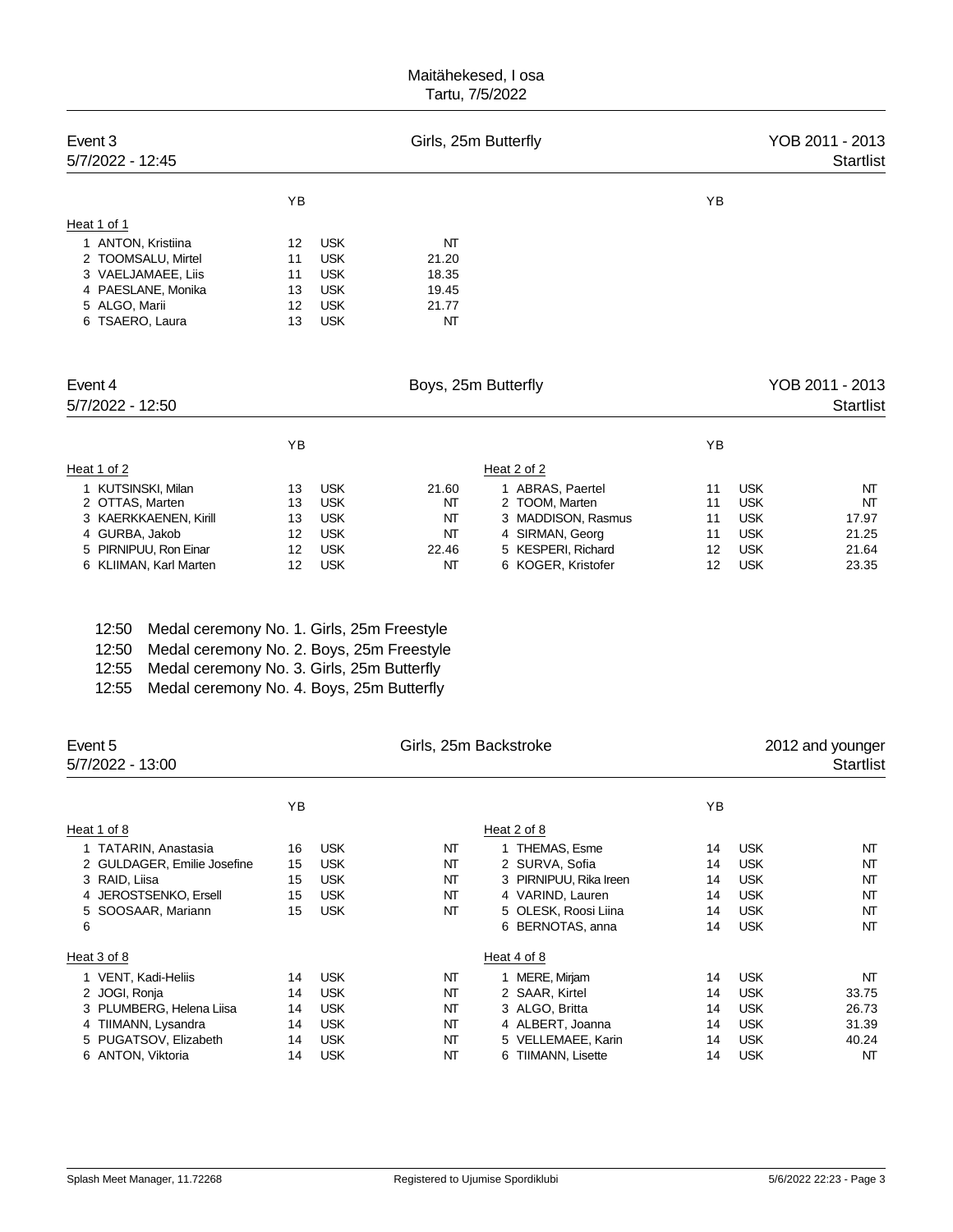# Event 5, Girls, 25m Backstroke

| Heat 5 of 8              |    |            |    | Heat 6 of 8            |    |            |       |
|--------------------------|----|------------|----|------------------------|----|------------|-------|
|                          |    |            |    | 1 KUHHAREVA, Camilla   | 13 | <b>USK</b> | NT    |
| 2 LUKK, Karolina         | 13 | <b>USK</b> | NΤ | 2 VAEESTER, Katrin     | 13 | <b>USK</b> | 33.12 |
| 3 PRANS, Maris           | 13 | <b>USK</b> | NΤ | 3 PALUSOO, Kirke       | 13 | <b>USK</b> | 27.19 |
| 4 HOOL, Ilona            | 13 | <b>USK</b> | NΤ | 4 POVVAT, Mirtel Mia   | 13 | <b>USK</b> | 27.76 |
| 5 UUEMAA, Katariina      | 13 | <b>USK</b> | NΤ | 5 MIISNA, Alexandra    | 13 | <b>USK</b> | NΤ    |
| 6                        |    |            |    | 6                      |    |            |       |
| Heat 7 of 8              |    |            |    | Heat 8 of 8            |    |            |       |
| 1 SIIDRA, Elis           | 12 | <b>USK</b> | NΤ | SUEUEDEN, Roosi Riin   | 12 | <b>USK</b> | NT    |
| 2 ANTON, Kristiina       | 12 | <b>USK</b> | NΤ | 2 MURADYAN, Marta      | 12 | <b>USK</b> | 31.81 |
| 3 SOOSAAR, Elenora       | 12 | <b>USK</b> | NΤ | 3 OLESK, Adele Marii   | 12 | <b>USK</b> | 27.11 |
| 4 GULDAGER, Elise Helene | 12 | <b>USK</b> | NΤ | 4 TAEHT, Stella        | 12 | <b>USK</b> | 29.55 |
| 5 SILD, Ella             | 12 | <b>USK</b> | NΤ | 5 TAMMIK, Sofia Amanda | 12 | <b>USK</b> | 32.09 |
| 6                        |    |            |    | 6                      |    |            |       |

| Event 6<br>5/7/2022 - 13:05 |    |            | Boys, 25m Backstroke |   |                                    |    |            | 2012 and younger<br>Startlist |
|-----------------------------|----|------------|----------------------|---|------------------------------------|----|------------|-------------------------------|
|                             | YB |            |                      |   |                                    | YB |            |                               |
| Heat 1 of 9                 |    |            |                      |   | Heat 2 of 9                        |    |            |                               |
| 1                           |    |            |                      | 1 |                                    |    |            |                               |
| 2 AERMANN, Leemet           | 15 | <b>USK</b> | NT                   |   | 2 RAIG, Uku                        | 15 | <b>USK</b> | NT                            |
| 3 LAUR, Oliver              | 15 | <b>USK</b> | NT                   |   | 3 OIM, Ruudi Johannes              | 15 | <b>USK</b> | NT                            |
| 4 TIGANE, Kaspar            | 15 | <b>USK</b> | NT                   |   | 4 ROHIVAELI, Willem                | 15 | <b>USK</b> | NT                            |
| ROIGAS, Robin<br>5          | 16 | <b>USK</b> | NT                   | 5 | POLDRE, Gren                       | 15 | <b>USK</b> | NT                            |
| 6                           |    |            |                      | 6 |                                    |    |            |                               |
| Heat 3 of 9                 |    |            |                      |   | Heat 4 of 9                        |    |            |                               |
| 1                           |    |            |                      |   | 1 VIILUP, Ruuben                   | 14 | <b>USK</b> | NT                            |
| 2 HODULOV, Peter            | 14 | <b>USK</b> | NT                   |   | 2 SIKKAR, Ekke                     | 14 | <b>USK</b> | NT                            |
| 3 UIBOUPIN, Gustav          | 14 | <b>USK</b> | NT                   |   | 3 LOOG, Hendrik                    | 14 | <b>USK</b> | NT                            |
| 4 MIKKER, Samuel            | 14 | <b>USK</b> | NT                   |   | 4 LIIVAK, Hugo                     | 14 | <b>USK</b> | NT                            |
| TASA, Hugo<br>5             | 14 | <b>USK</b> | NT                   |   | 5 KULAK, Dominik                   | 14 | <b>USK</b> | NT                            |
| 6                           |    |            |                      | 6 |                                    |    |            |                               |
| Heat 5 of 9                 |    |            |                      |   | Heat 6 of 9                        |    |            |                               |
| 1 LONDON, Oskar             | 14 | <b>USK</b> | NT                   |   | 1 ASU GARCIA, Hendrik Sebastian 13 |    | <b>USK</b> | NT                            |
| 2 KARABELNIK, Kasper        | 14 | <b>USK</b> | 36.41                |   | 2 GERHOLD, Madis Kaarel            | 13 | <b>USK</b> | NT                            |
| 3 LIIVAMAEE, Karl           | 14 | <b>USK</b> | 30.32                |   | 3 LEPP, Maert                      | 13 | <b>USK</b> | NT                            |
| 4 HELM, Richard             | 14 | <b>USK</b> | 33.52                |   | 4 VEERMETS, Maerten                | 13 | <b>USK</b> | NT                            |
| MAENNISTE, Alan<br>5        | 14 | <b>USK</b> | 57.96                |   | 5 STAINBAHT, Andres                | 13 | <b>USK</b> | NT                            |
| 6                           |    |            |                      | 6 |                                    |    |            |                               |
| Heat 7 of 9                 |    |            |                      |   | Heat 8 of 9                        |    |            |                               |
| 1 ALLIKSAAR WILLIAMS, Henri | 13 | <b>USK</b> | NT                   |   | 1 BIRNBAUM, Aron                   | 12 | <b>USK</b> | NT                            |
| 2 MUERK, Kristjan           | 13 | <b>USK</b> | 29.20                |   | 2 TAEHNAS, Otto Silver             | 12 | <b>USK</b> | NT                            |
| 3 KAERKKAENEN, Kirill       | 13 | <b>USK</b> | 25.66                |   | 3 SAREAL, Oskar                    | 12 | <b>USK</b> | NT                            |
| 4 KOIKER, Paul Jakob        | 13 | <b>USK</b> | 25.97                |   | 4 KIBUR, Rasmus                    | 12 | <b>USK</b> | NT                            |
| 5 PETTAI, Kennet            | 13 | <b>USK</b> | 30.07                |   | 5 REIMA, Risto                     | 12 | <b>USK</b> | NT                            |
| 6 LOMBIOTS, Gregor          | 13 | <b>USK</b> | NT                   | 6 |                                    |    |            |                               |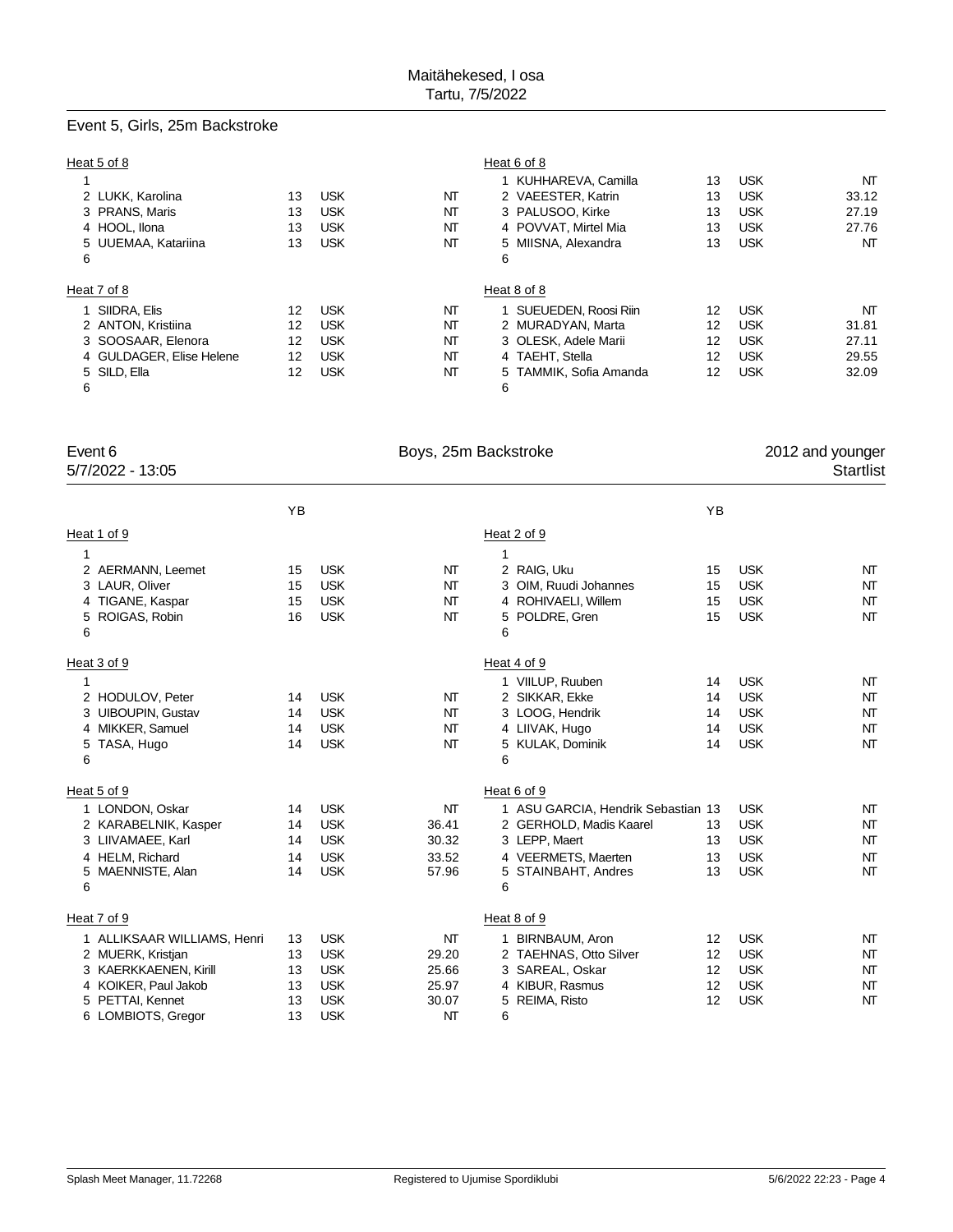### Event 6, Boys, 25m Backstroke

#### Heat 9 of 9

| 1 KARABELNIK, Ekke-Karl | 12 <sup>7</sup> | – USK      | 31.11 |
|-------------------------|-----------------|------------|-------|
| 2 STEINBERG, Mattias    | 12              | USK        | 28.37 |
| 3 PIIR. Lennar          | 12              | USK        | 26.47 |
| 4 KAERBERG, Aaron       | 12 <sup>7</sup> | USK        | 26.92 |
| 5 SUIT. Oliver          | 12 <sup>7</sup> | USK        | 29.74 |
| 6 RAENISOO, Tormi Rein  | 12              | <b>USK</b> | 33.78 |
|                         |                 |            |       |

| Event 7<br>5/7/2022 - 13:10 |    |            | Girls, 50m Breaststroke | YOB 2011 - 2013<br><b>Startlist</b> |    |            |       |
|-----------------------------|----|------------|-------------------------|-------------------------------------|----|------------|-------|
|                             | YB |            |                         |                                     | ΥB |            |       |
| Heat 1 of 2                 |    |            |                         | Heat 2 of 2                         |    |            |       |
|                             |    |            |                         |                                     |    |            |       |
| 2 PAESLANE, Monika          | 13 | <b>USK</b> | 51.17                   | 2 SOOSAAR, Elenora                  | 12 | <b>USK</b> | NT    |
| 3 PALUSOO, Kirke            | 13 | <b>USK</b> | NΤ                      | 3 ALGO, Marii                       | 12 | <b>USK</b> | 44.99 |
| 4 TSAERO, Laura             | 13 | <b>USK</b> | NT                      | 4 VAELJAMAEE, Liis                  | 11 | <b>USK</b> | 48.37 |
| 5<br>6                      |    |            |                         | 5 TOOMSALU, Mirtel<br>6             | 11 | <b>USK</b> | 55.10 |

| Event 8             |    |            | Boys, 50m Breaststroke |                        |    | YOB 2011 - 2013 |           |
|---------------------|----|------------|------------------------|------------------------|----|-----------------|-----------|
| 5/7/2022 - 13:15    |    |            |                        |                        |    |                 | Startlist |
|                     | ΥB |            |                        |                        | YB |                 |           |
| Heat 1 of 3         |    |            |                        | Heat 2 of 3            |    |                 |           |
|                     |    |            |                        | 1 SUIT, Oliver         | 12 | <b>USK</b>      | NT        |
| 2 OTTAS, Marten     | 13 | <b>USK</b> | 54.05                  | 2 GURBA, Jakob         | 12 | <b>USK</b>      | NT        |
| 3 VEERMETS, Maerten | 13 | <b>USK</b> | NT                     | 3 KLIIMAN, Karl Marten | 12 | <b>USK</b>      | 51.48     |
| 4 KUTSINSKI, Milan  | 13 | <b>USK</b> | 50.74                  | 4 KOGER, Kristofer     | 12 | <b>USK</b>      | 47.46     |
| 5                   |    |            |                        | 5 PIRNIPUU, Ron Einar  | 12 | <b>USK</b>      | 54.82     |
| 6                   |    |            |                        | 6 KESPERI, Richard     | 12 | <b>USK</b>      | 46.78     |
| Heat 3 of 3         |    |            |                        |                        |    |                 |           |
|                     |    |            |                        |                        |    |                 |           |
| 2 ABRAS, Paertel    | 11 | <b>USK</b> | 50.33                  |                        |    |                 |           |
| 3 MADDISON, Rasmus  | 11 | <b>USK</b> | 51.88                  |                        |    |                 |           |
| 4 SIRMAN, Georg     | 11 | <b>USK</b> | 53.37                  |                        |    |                 |           |
| 5 TOOM, Marten      | 11 | <b>USK</b> | 53.11                  |                        |    |                 |           |

6

|       | 13:15 Medal ceremony No. 5. Girls, 25m Backstroke   |
|-------|-----------------------------------------------------|
|       | 13:20 Medal ceremony No. 6. Boys, 25m Backstroke    |
|       | 13:20 Medal ceremony No. 7. Girls, 50m Breaststroke |
| 13:25 | Medal ceremony No. 8. Boys, 50m Breaststroke        |